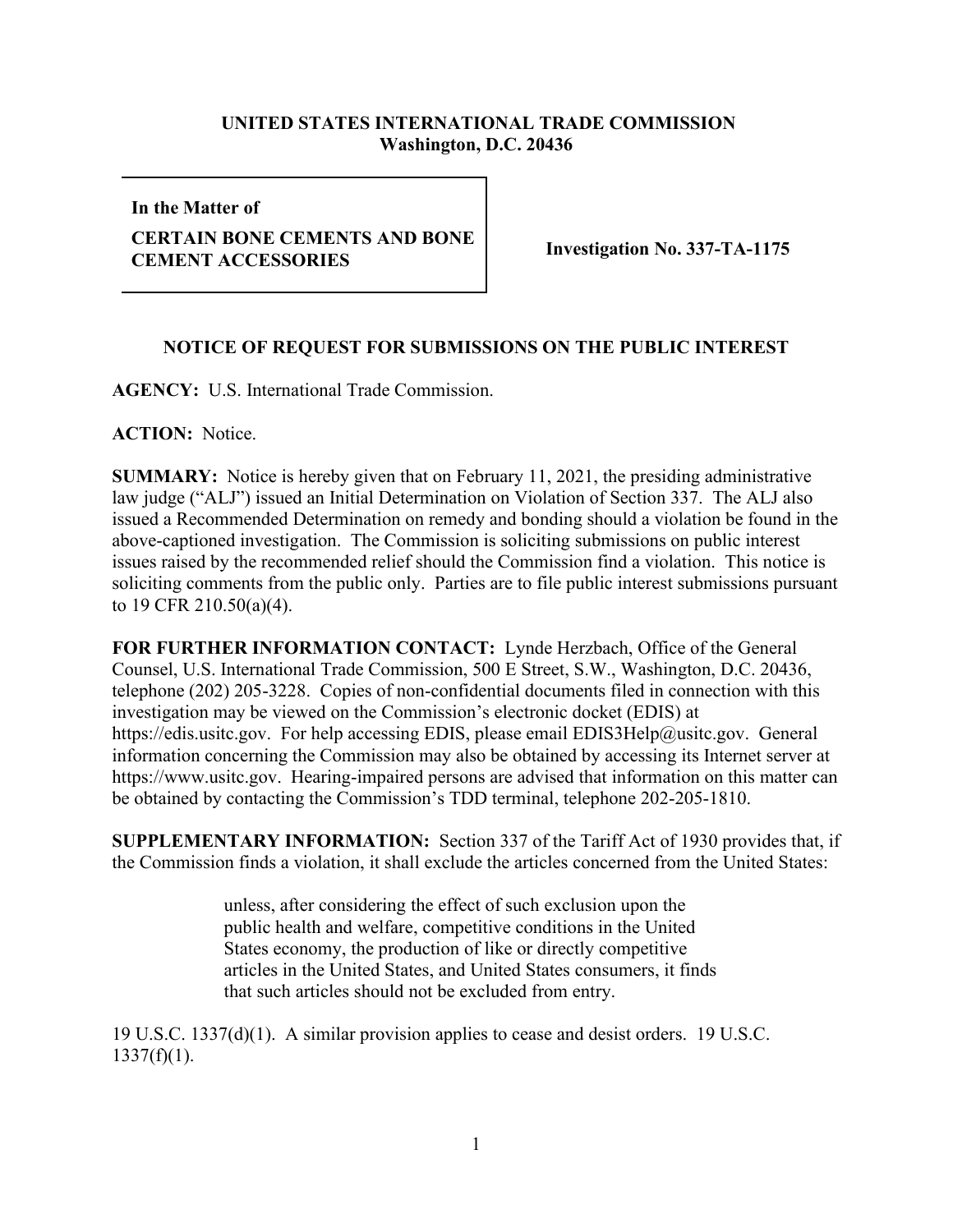The Commission is soliciting submissions on public interest issues raised by the recommended relief should the Commission find a violation, specifically: a limited exclusion order directed to certain bone cements and bone cement accessories imported, sold for importation, and/or sold after importation by respondents Heraeus Medical GmbH of Wehrheim, Germany and Heraeus Medical LLC of Yardley, Pennsylvania (collectively, "Heraeus"); and cease and desist orders directed to Heraeus.

The Commission is interested in further development of the record on the public interest in this investigation. Accordingly, members of the public are invited to file submissions of no more than five (5) pages, inclusive of attachments, concerning the public interest in light of the ALJ's Recommended Determination on Remedy and Bonding issued in this investigation on February 11, 2021. Comments should address whether issuance of the recommended remedial orders in this investigation, should the Commission find a violation, would affect the public health and welfare in the United States, competitive conditions in the United States economy, the production of like or directly competitive articles in the United States, or United States consumers.

In particular, the Commission is interested in comments that:

- (i) explain how the articles potentially subject to the recommended remedial orders are used in the United States;
- (ii) identify any public health, safety, or welfare concerns in the United States relating to the recommended orders;
- (iii) identify like or directly competitive articles that complainant, its licensees, or third parties make in the United States which could replace the subject articles if they were to be excluded;
- (iv) indicate whether complainant, complainant's licensees, and/or third-party suppliers have the capacity to replace the volume of articles potentially subject to the recommended orders within a commercially reasonable time; and
- (v) explain how the recommended orders would impact consumers in the United States.

Written submissions must be filed no later than by close of business on March 9, 2021.

Persons filing written submissions must file the original document electronically on or before the deadlines stated above. The Commission's paper filing requirements in 19 CFR 210.4(f) are currently waived. 85 FR 15798 (March 19, 2020). Submissions should refer to the investigation number ("Inv. No. 337-TA-1175") in a prominent place on the cover page and/or the first page. (*See Handbook for Electronic Filing Procedures,* 

*https://www.usitc.gov/documents/handbook\_on\_filing\_procedures.pdf.*). Persons with questions regarding filing should contact the Secretary (202-205-2000).